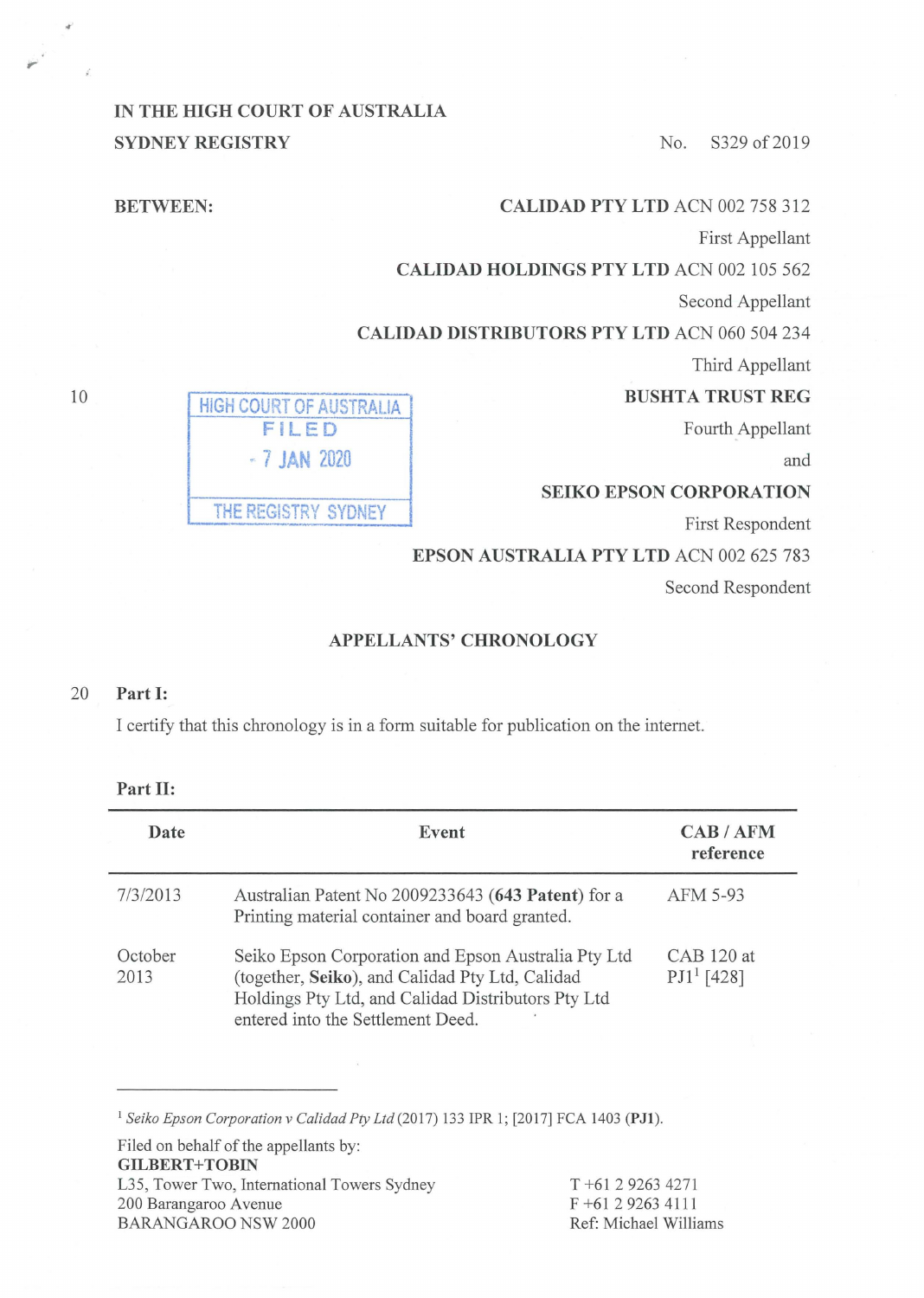| Date       | Event                                                                                                                                                                                                                                                                                                                                                                             | CAB / AFM<br>reference                                                                                                                                                                                                                                                                                                                                                                       |
|------------|-----------------------------------------------------------------------------------------------------------------------------------------------------------------------------------------------------------------------------------------------------------------------------------------------------------------------------------------------------------------------------------|----------------------------------------------------------------------------------------------------------------------------------------------------------------------------------------------------------------------------------------------------------------------------------------------------------------------------------------------------------------------------------------------|
| 17/08/2015 | Seiko sent a cease and desist letter to Calidad Pty Ltd,<br>Calidad Holdings Pty Ltd, Calidad Distributors Pty Ltd,<br>and Bushta Trust Reg (together, Calidad) alleging<br>infringement of the 643 Patent, trade mark infringement,<br>breach of the Settlement Deed, misleading or deceptive<br>conduct and breach of the Business Names Registration<br><i>Act 2011</i> (Cth). |                                                                                                                                                                                                                                                                                                                                                                                              |
| 20/08/2015 | Australian Patent No 2013219239 (239 Patent) for a<br>Printing material container granted.                                                                                                                                                                                                                                                                                        | AFM 94-185                                                                                                                                                                                                                                                                                                                                                                                   |
| 1/09/2015  | Seiko commence proceedings in the Federal Court of<br>Australia, including (relevantly) for infringement of the<br>643 Patent.                                                                                                                                                                                                                                                    |                                                                                                                                                                                                                                                                                                                                                                                              |
| 24/09/2015 | Seiko filed their Amended Originating Application and<br>Further Amended Statement of Claim to include<br>infringement of the 239 Patent.                                                                                                                                                                                                                                         |                                                                                                                                                                                                                                                                                                                                                                                              |
| April 2016 | Cartridges in categories 1, 2, 3, and A begin to be sold.                                                                                                                                                                                                                                                                                                                         | CAB 34 at PJ1<br>$[73]$                                                                                                                                                                                                                                                                                                                                                                      |
| April 2016 | Calidad ceases selling cartridges in categories 4, 5, 6, 7,<br>and B.                                                                                                                                                                                                                                                                                                             | CAB 34-35 at<br>PJ1 [73]                                                                                                                                                                                                                                                                                                                                                                     |
| 29/11/2017 | Reasons for judgment of the Federal Court of Australia<br>comprising Burley J, reported as Seiko Epson<br>Corporation v Calidad Pty Ltd (2017) 133 IPR 1;<br>[2017] FCA 1403:<br>$\bullet$ cartridges in categories 1, 2, 3, and A did not<br>infringe claim 1 of the patents; and<br>cartridges in categories 4, 5, 6, 7, and B did<br>۰<br>infringe claim 1 of the patents.     | CAB 76 at PJ1<br>$[246]$ re<br>category 1; 79<br>at PJ1 [259] re<br>category 2; 80<br>at PJ1 $[265]$ re<br>category 3; 81<br>at PJ1 [268] re<br>category A; 83<br>at PJ1 [277] re<br>category 4; 84<br>at PJ1 [283] re<br>category 5; 84<br>at PJ1 [286] re<br>category 6; 85<br>at PJ1 [291] re<br>category 7; 86<br>at PJ1 [293] re<br>category B; 86<br>at PJ1 [294];<br>126 at PJ1 [447] |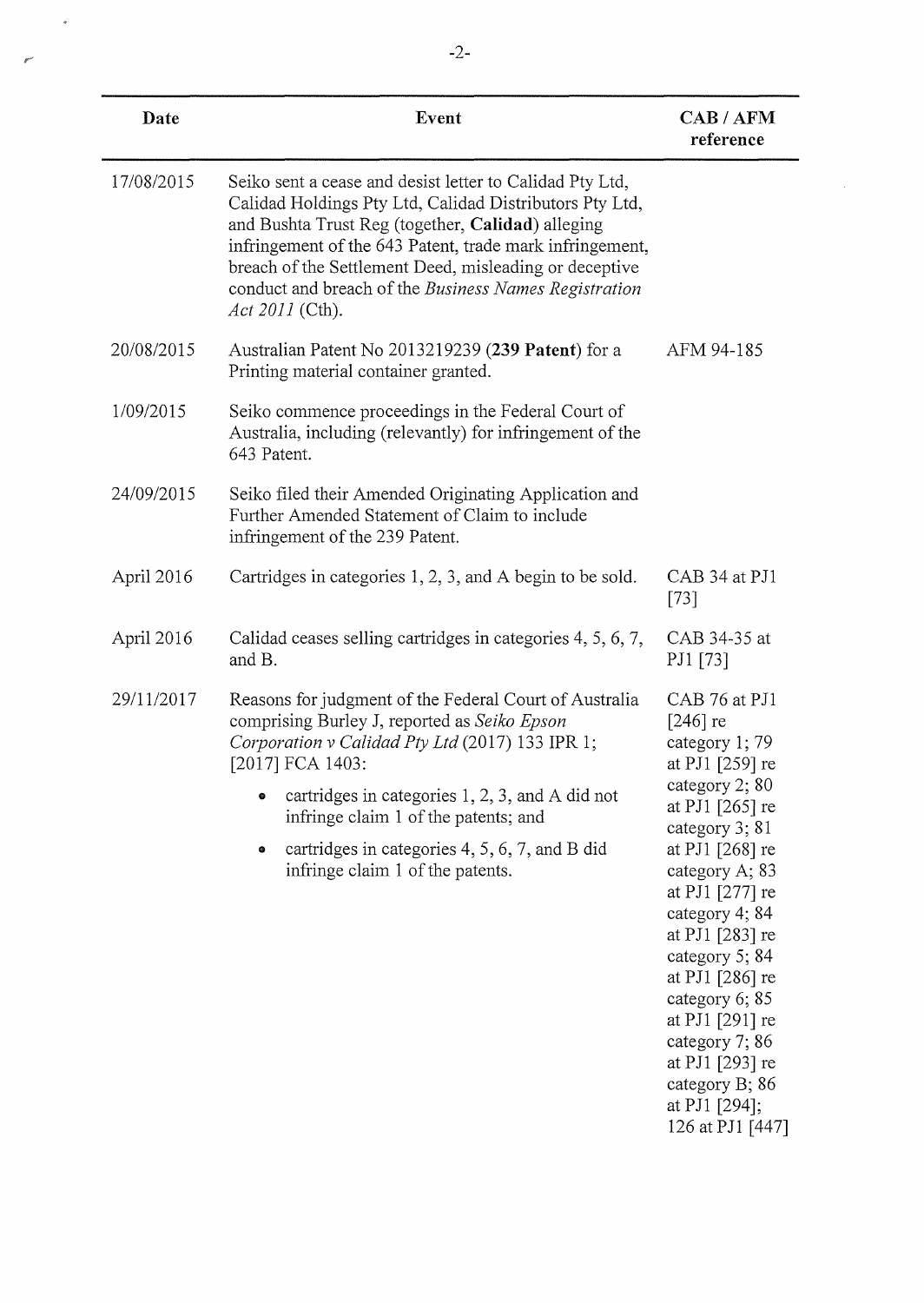| Date       | Event                                                                                                                                                                                                                                                           | CAB / AFM<br>reference                                  |
|------------|-----------------------------------------------------------------------------------------------------------------------------------------------------------------------------------------------------------------------------------------------------------------|---------------------------------------------------------|
| 16/02/2018 | Reasons for judgment of the Federal Court of Australia<br>comprising Burley J, reported as Seiko Epson<br>Corporation v Calidad Pty Ltd [2018] FCA 104 (form<br>of declaratory relief and costs).                                                               |                                                         |
| 16/02/2018 | Orders of Burley J.                                                                                                                                                                                                                                             | CAB 128-133                                             |
| 9/03/2018  | Calidad filed a Notice of Appeal from those parts of the<br>judgment of the Federal Court of Australia given on 29<br>November 2017 that found that cartridges in categories<br>4, 5, 6, 7, and B infringed claim 1 of the 643 Patent and<br>239 Patent.        | CAB 135-147                                             |
| 3/04/2018  | Seiko filed a Notice of Cross-Appeal from those parts of<br>the judgment of the Federal Court of Australia given on<br>29 November 2017 that found that cartridges in<br>categories 1, 2, 3 and A did not infringe claim 1 of the<br>643 Patent and 239 Patent. | CAB 149-156                                             |
| 3/04/2018  | Seiko filed their Notice of Contention.                                                                                                                                                                                                                         | CAB 158-161                                             |
| 24/04/2018 | Calidad filed their Notice of Contention in the Cross-<br>Appeal.                                                                                                                                                                                               | CAB 163-166                                             |
| 5/07/2019  | Reasons for judgment of the Full Court of the Federal<br>Court of Australia comprising Greenwood, Jagot, and<br>Yates JJ, reported as Calidad Pty Ltd v Seiko Epson<br>Corporation (2019) 370 ALR 563; (2019) 142 IPR 381;                                      | CAB 194-195 at<br>FCJ1 [86]-[87]<br>per Greenwood<br>J. |
|            | [2019] FCAFC 115 ( <b>FCJ1</b> ):<br>upheld cross-appeal; and<br>۰                                                                                                                                                                                              | CAB 233-234 at<br>FCJ1 [180],                           |
|            | overturned findings that cartridges in categories<br>۰                                                                                                                                                                                                          | $[183]$ per Jagot<br>J.                                 |
|            | 1, 2 3, and A did not infringe claim 1 of the                                                                                                                                                                                                                   | CAB 260-261 at                                          |
| patents.   |                                                                                                                                                                                                                                                                 | FCJ1 [293]-<br>$[295]$ , $[297]$ per<br>Yates J.        |
| 5/07/2019  | Orders of the Full Court of the Federal Court of<br>Australia comprising Greenwood, Jagot, and Yates JJ<br>dismissing Calidad's appeal and allowing Seiko's cross-<br>appeal.                                                                                   | CAB 265-266                                             |
| 27/09/2019 | Reasons for judgment of the Full Court of the Federal<br>Court of Australia comprising Greenwood, Jagot, and<br>Yates JJ, reported as Calidad Pty Ltd v Seiko Epson<br>Corporation (No 2) [2019] FCAFC 168 (declaration of                                      | CAB 268-286                                             |

 $\mathbf{v}$